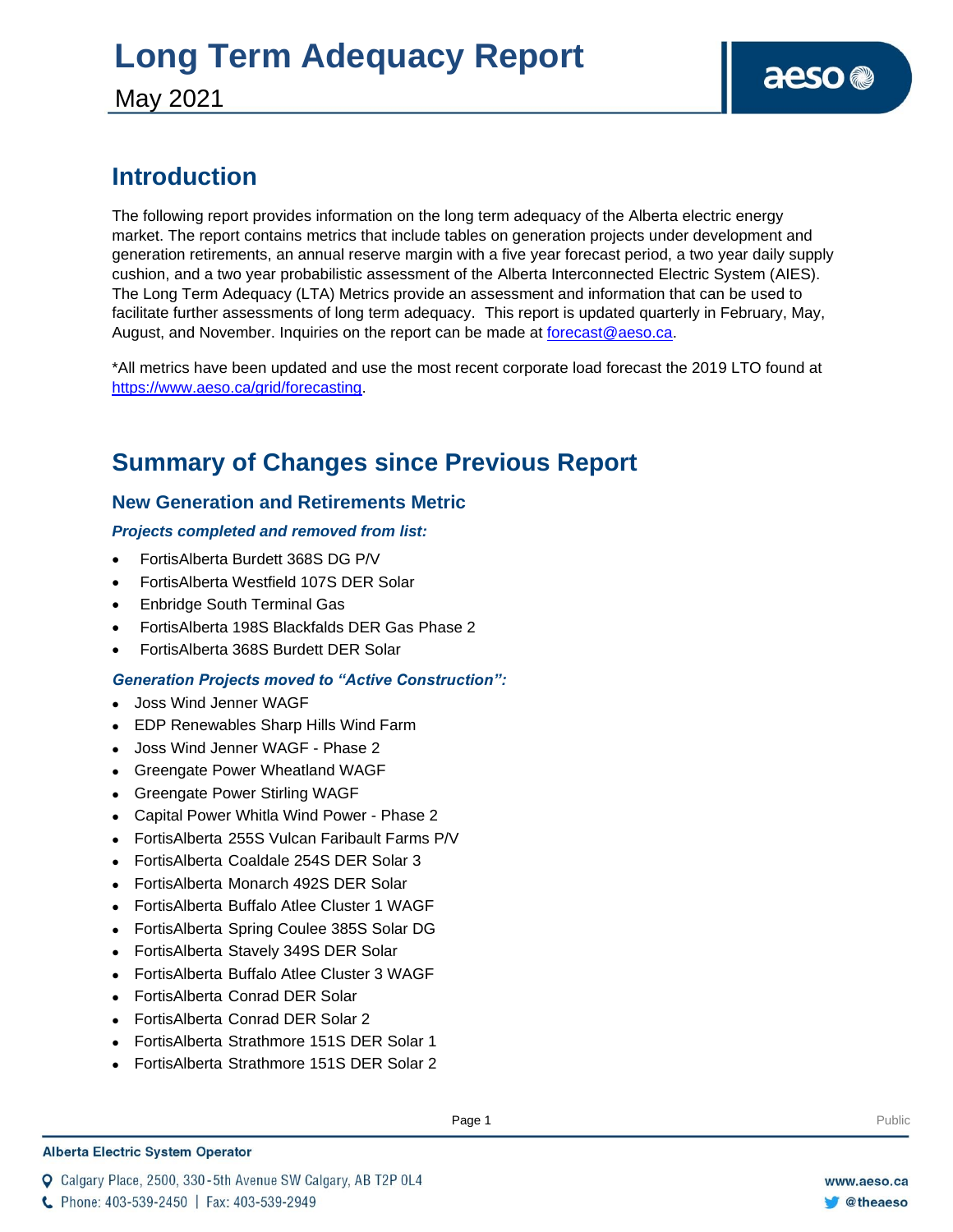### 21250

- Suncor Base Plant Cogen
- ⚫ EDF Cypress Wind
- ⚫ FortisAlberta Buffalo Atlee Cluster 2
- ⚫ Capital Power Genesee 3 Change
- ⚫ Greengate Travers Solar Phase 2
- ⚫ ATCO Ethel Lake 717S DER Wasteheat
- ⚫ FortisAlberta Namaka DER Solar
- ⚫ FortisAlberta 275S Jenner Solar DER

#### *Generation projects moved to "Regulatory Approval":*

- ⚫ Pembina Empress Cogen
- ⚫ Potential Renewables Stirling WAGF Phase 2
- ⚫ Capital Power Genesee 1 Repower GT
- ⚫ Capital Power Genesee 1 Repower ST
- ⚫ Capital Power Genesee 2 Repower GT
- ⚫ Capital Power Genesee 2 Repower ST

#### *Generation projects that have been added to "Announced, Applied for AESO Interconnection, and/or Applied for Regulatory Approval":*

- ⚫ Greengate Jurassic MPC Solar Battery
- ⚫ Fortis Buffalo Atlee Cluster 4 DER Wind
- ⚫ EDF Cypress 2 Wind
- ⚫ Potentia Renewables Stirling WAGF Phase 2
- ⚫ Sol Aurora Solar Battery
- ⚫ Greencells Estuary Solar
- ⚫ EERFoothills MPC Solar
- ⚫ ATCO Oyen 767S DER Solar
- ⚫ Old Elm Wind

#### *Generation projects that have been removed:*

- ⚫ Kineticor Peace River Power Generator
- Sequoia Energy Oyen MPC Wind
- ⚫ Sequoia Energy Schuler WAGF (MPC)
- ⚫ FortisAlberta Tilley 498S DG Gas
- ⚫ Kineticor Peace River Power Upgrade
- ⚫ ENMAX Zephyr Wind Farm
- ⚫ ENMAX Taber Wind Farm
- ⚫ Heartland Rainbow Lake Gas
- ⚫ Milner Power Milner 1 Gas
- ⚫ Mistaya Lone Pine Cogen
- ⚫ Mistaya Wildcat Hills Cogen
- ⚫ Mistaya Bonavista Cogen
- ⚫ TransCanada Saddlebrook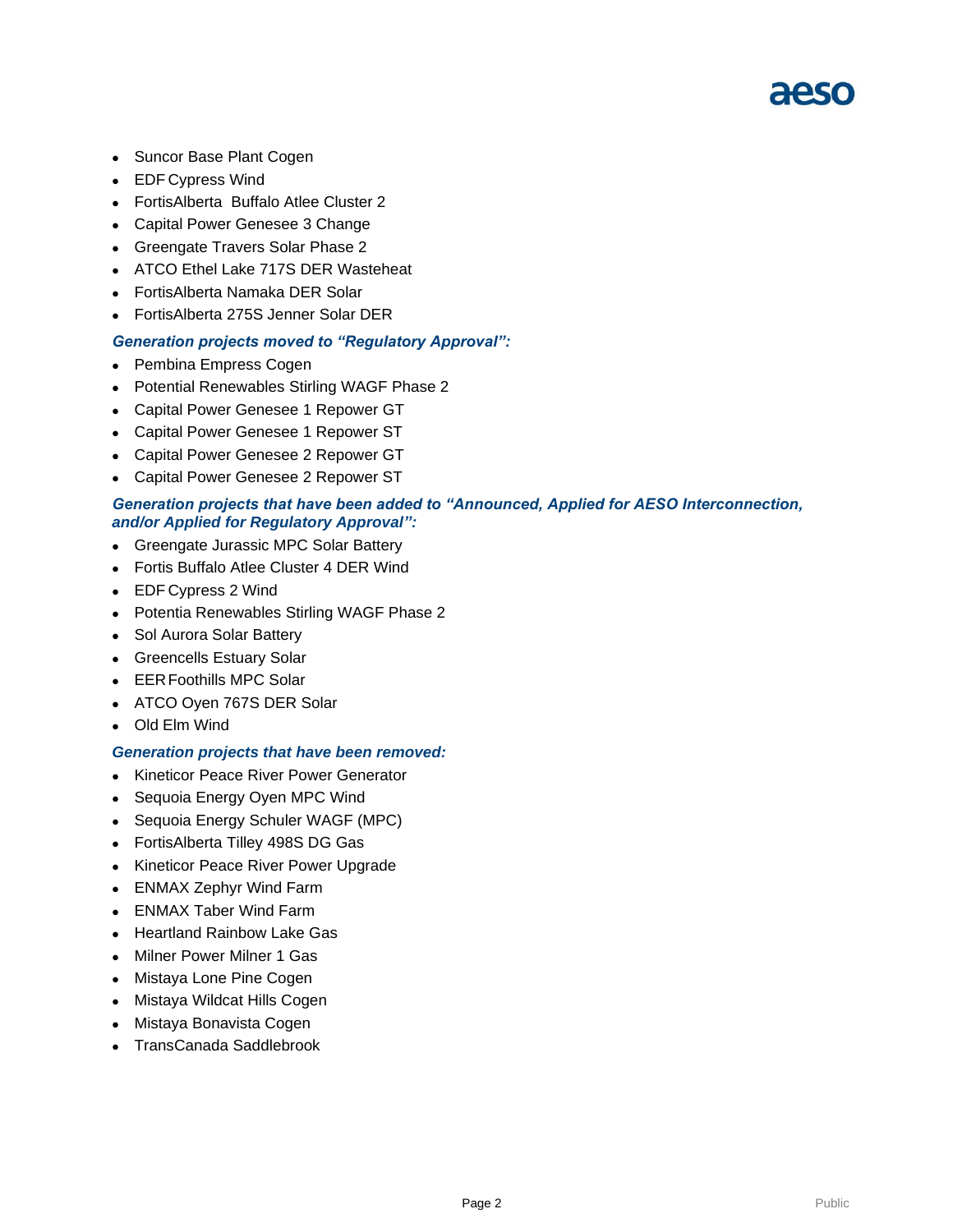

### *Other changes to generation projects***:**

| <b>Project</b>                                  | <b>Change</b>                     |
|-------------------------------------------------|-----------------------------------|
| Enel - Grizzly Bear Wind                        | New ISD of Oct-2022 from Oct-2021 |
| Greengate Power - Stirling WAGF                 | New ISD of Nov-2022 from May-2021 |
| FortisAlberta - 255S Vulcan Faribault Farms P/V | New ISD of Sep-2021 from May-2021 |
| FortisAlberta - 275S Jenner Solar DER           | New ISD of May-2021 from Feb-2021 |
| Fortis Alberta - Coaldale 254S DER Solar 3      | New ISD of Sep-2021 from May-2021 |
| FortisAlberta – Monarch 492S DER Solar          | New ISD of Sep-2021 from May-2021 |
| BowArk Energy - Drywood Gas Generator           | New ISD of Jun-2022 from Jan-2021 |
| FortisAlberta - Stavely 349S DER Solar          | New ISD of Feb-2022 from May-2021 |
| TransAlta - Garden Plain Wind                   | New ISD of Jul-2022 from Oct-2021 |
| FortisAlberta - Namaka DER Solar                | New ISD of Jul-2021 from Apr-2021 |
| TransAlta - Windrise MPC Wind                   | New ISD of May-2021 from Apr-2021 |
| E.ON - Grizzly Bear Wind Phase 2                | New ISD of Oct-2022 from Oct-2021 |
| Suncor - Base Plant Cogen                       | New ISD of Oct-2024 from Oct-2023 |
| Enerfin - Winnifred MPC Wind                    | New ISD of Feb-2023 from Dec-2021 |
| FortisAlberta - Fieldgate 824S DER Gas          | New ISD of Apr-2022 from Jul-2021 |
| Buffalo - Buffalo Plains MPC Wind               | New ISD of Apr-2023 from Oct-2022 |
| BER Hand Hills Wind LP - MPC Wind               | New ISD of Jan-2023 from Nov-2022 |
| Transalta - Kaybob 3 Cogen                      | New ISD of Jun-2021 from Sep-2021 |
| FortisAlberta - Joffre 535S DER Solar           | New ISD of Dec-2022 from Dec-2021 |
| Fortis Alberta - Joffre 535S DER Solar          | New ISD of Dec-2022 from Dec-2021 |
| TransAlta - Sundance Unit 5 Gas                 | New ISD of Dec-2023 from Sep-2022 |
| ATCO - Ethel Lake 717S DER Wasteheat            | New ISD of Aug-2022 from Apr-2022 |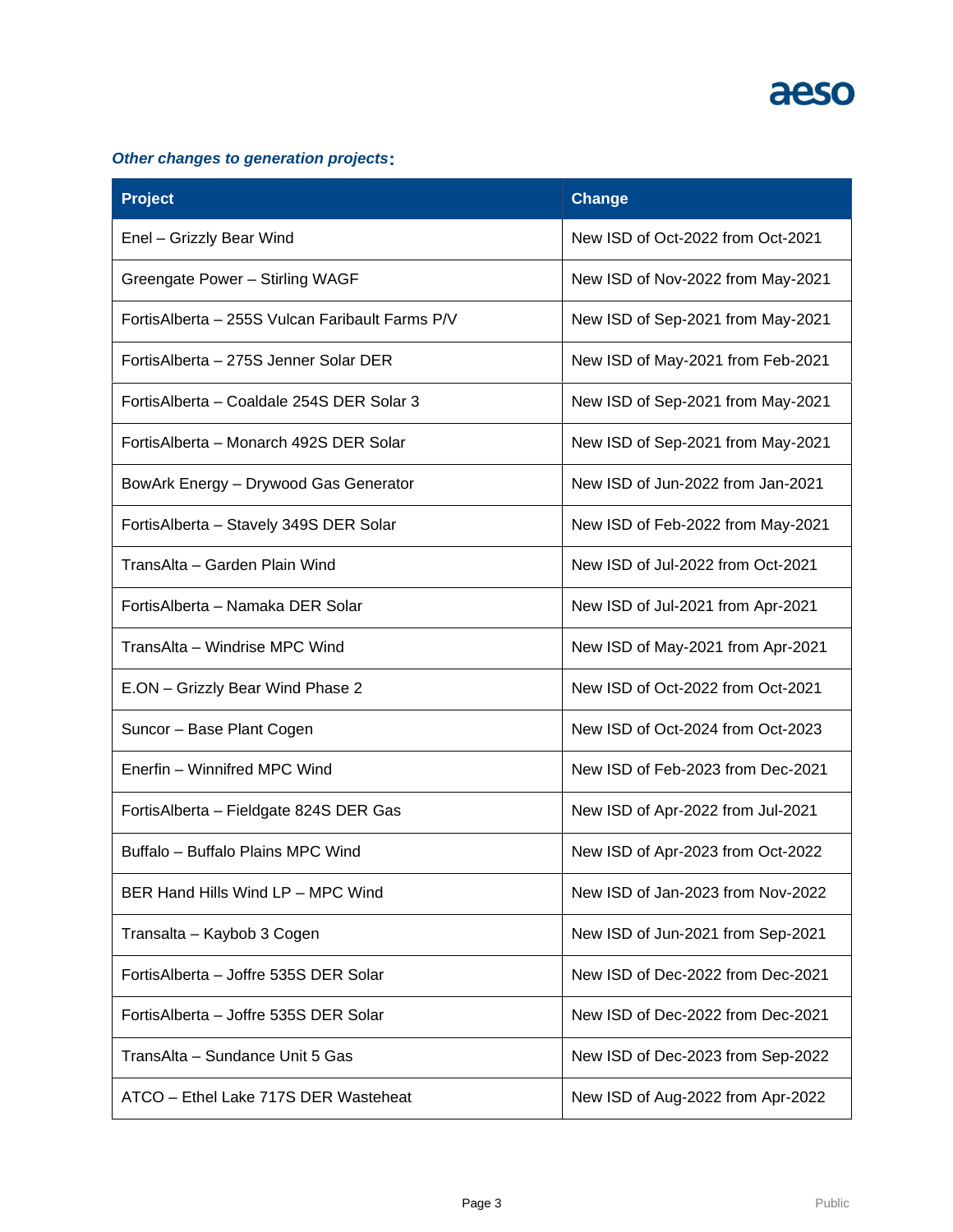

| ATCO - Fieldgate 824S DER Gas                | New ISD of Jun-2021 from Sep-2021 |  |  |
|----------------------------------------------|-----------------------------------|--|--|
| ATCO - Youngstown 772S DER Solar             | New ISD of Oct-2022 from Oct-2021 |  |  |
| ATCO - Anderson 801S DER Solar               | New ISD of Dec-2022 from Dec-2021 |  |  |
| MECL - Kirkcaldy MPC Solar                   | New ISD of Nov-2022 from Jan-2022 |  |  |
| Capital Power – Genesee Unit 1 Repower Gas 1 | New ISD of Oct-2023 from Mar-2023 |  |  |
| Capital Power - Genesee 1 Repower Gas 2      | New ISD of Dec-2023 from Oct-2023 |  |  |
| $ATCO - Elmvorth 731S DER Gas$               | New ISD of Sep-2021 from Jul-2021 |  |  |
| EPC - Bonnybrook DER Cogen                   | New ISD of Sep-2021 from Jan-2022 |  |  |
| Invenery – Schuler Wind                      | New ISD of Mar-2023 from Feb-2023 |  |  |

### **Reserve Margin Metric**

The reserve margin has been updated to reflect changes to the project list.

### **Supply Cushion Metric**

The forecast supply cushion has been updated to reflect the new time period.

### **Two Year Probability of Supply Adequacy Shortfall Metric**

New values for the metric have been calculated with Total Energy Not Served equaling 9 MWh. This value is below the 2,061 MWh threshold.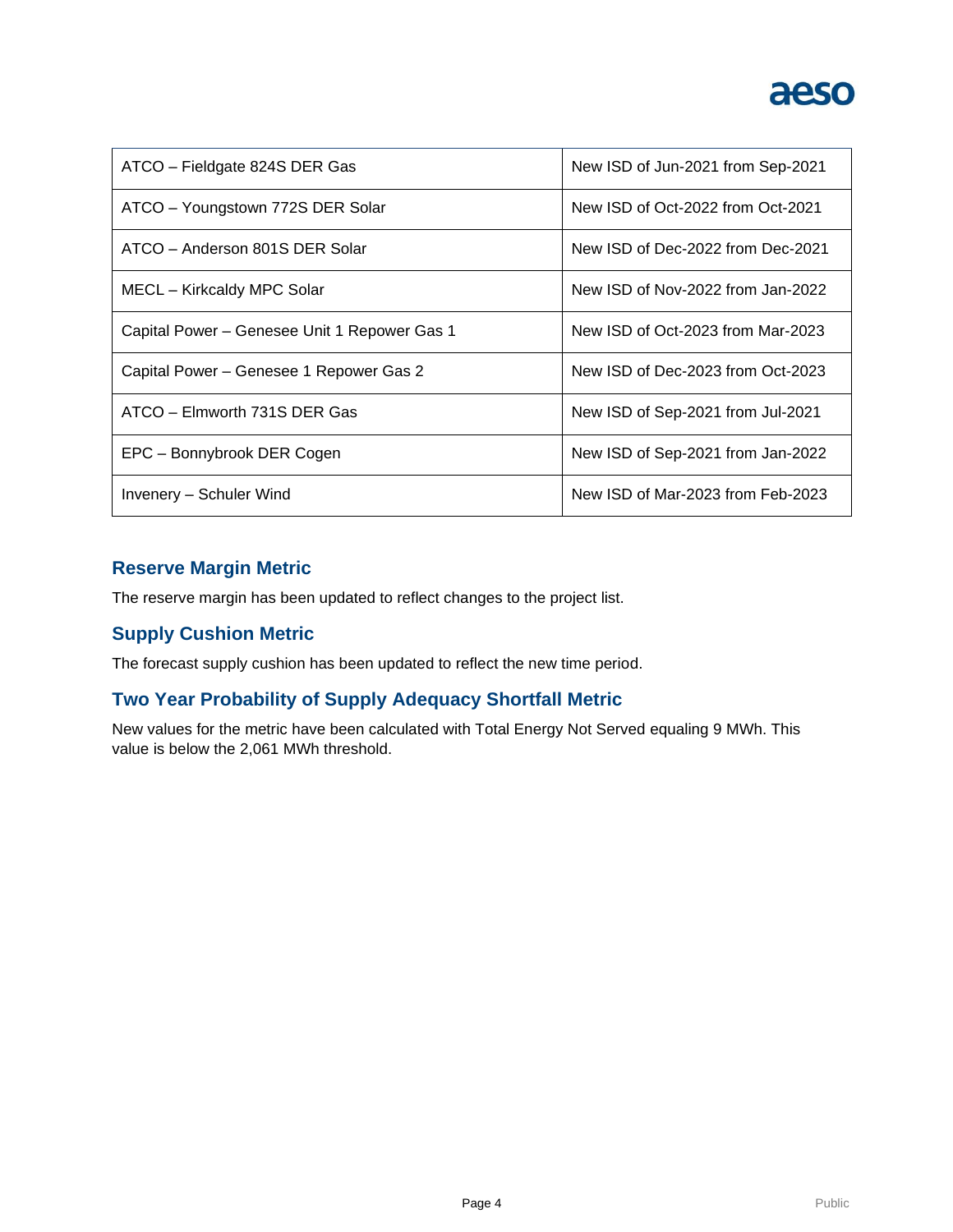### **New Generation Projects and Retirements Metric**

The New Generation Projects and Retirements Metric is a summary of generation at various stages of development in Alberta and is shown in Tables 1 to 4 below. In Alberta's deregulated electricity market competitive forces determine the location, magnitude and timing of new generation additions. Information on prospective generation additions and retirements provides context for the future market in Alberta. The information is drawn from a variety of public sources and includes new generation, changes to existing generation and the retirement of generating units. Changes in project in-service dates (ISDs) and regulatory stages occur as projects move forward and/or market conditions change. Current information on connection project ISDs can be found in the [AESO Project List](https://www.aeso.ca/grid/connecting-to-the-grid/) and information on power plant applications can be found at the **Alberta Utilities Commission** website.

| Sponsor(s)           | <b>Project Name</b>             | <b>Fuel</b> | <b>Unit</b><br>Capacity* | ISD*     |
|----------------------|---------------------------------|-------------|--------------------------|----------|
| FortisAlberta        | 275S Jenner Solar DER           | Solar       | 23                       | May-2021 |
| TransAlta            | Windrise MPC Wind               | Wind        | 207                      | May-2021 |
| FortisAlberta        | 421S Hays DG PV                 | Solar       | 24                       | Jun-2021 |
| FortisAlberta        | Namaka DER Solar                | Solar       | 20                       | Jul-2021 |
| <b>RESC</b>          | Rattlesnake Ridge MPC Wind      | Wind        | 118                      | Jul-2021 |
| <b>Capital Power</b> | Whitla Wind Power - Phase 2     | Wind        | 97.2                     | Aug-2021 |
| FortisAlberta        | <b>Conrad DER Solar</b>         | Solar       | 23                       | Aug-2021 |
| FortisAlberta        | Conrad DER Solar 2              | Solar       | 22                       | Aug-2021 |
| FortisAlberta        | Strathmore 151S DER Solar 1     | Solar       | 18                       | Aug-2021 |
| FortisAlberta        | Strathmore 151S DER Solar 2     | Solar       | 22.5                     | Aug-2021 |
| Fengate              | <b>Strathcona Cogeneration</b>  | Gas         | 96                       | Sep-2021 |
| FortisAlberta        | 255S Vulcan Faribault Farms P/V | Solar       | 25                       | Sep-2021 |
| FortisAlberta        | Coaldale 254S DER Solar 3       | Solar       | 22                       | Sep-2021 |
| FortisAlberta        | Monarch 492S DER Solar          | Solar       | 24                       | Sep-2021 |
| FortisAlberta        | Spring Coulee 385S Solar DG     | Solar       | 29                       | Oct-2021 |

### **Table 1: Generation Projects under Construction**

**Alberta Electric System Operator** 

C Phone: 403-539-2450 | Fax: 403-539-2949

**Enter Football Page 5** Public Page 4 **Public Public Public Public Public Public Public Public Public Public Public Public Public Public Public Public Public Public Public Public Public Public Public Public Public Public P** 

Q Calgary Place, 2500, 330-5th Avenue SW Calgary, AB T2P 0L4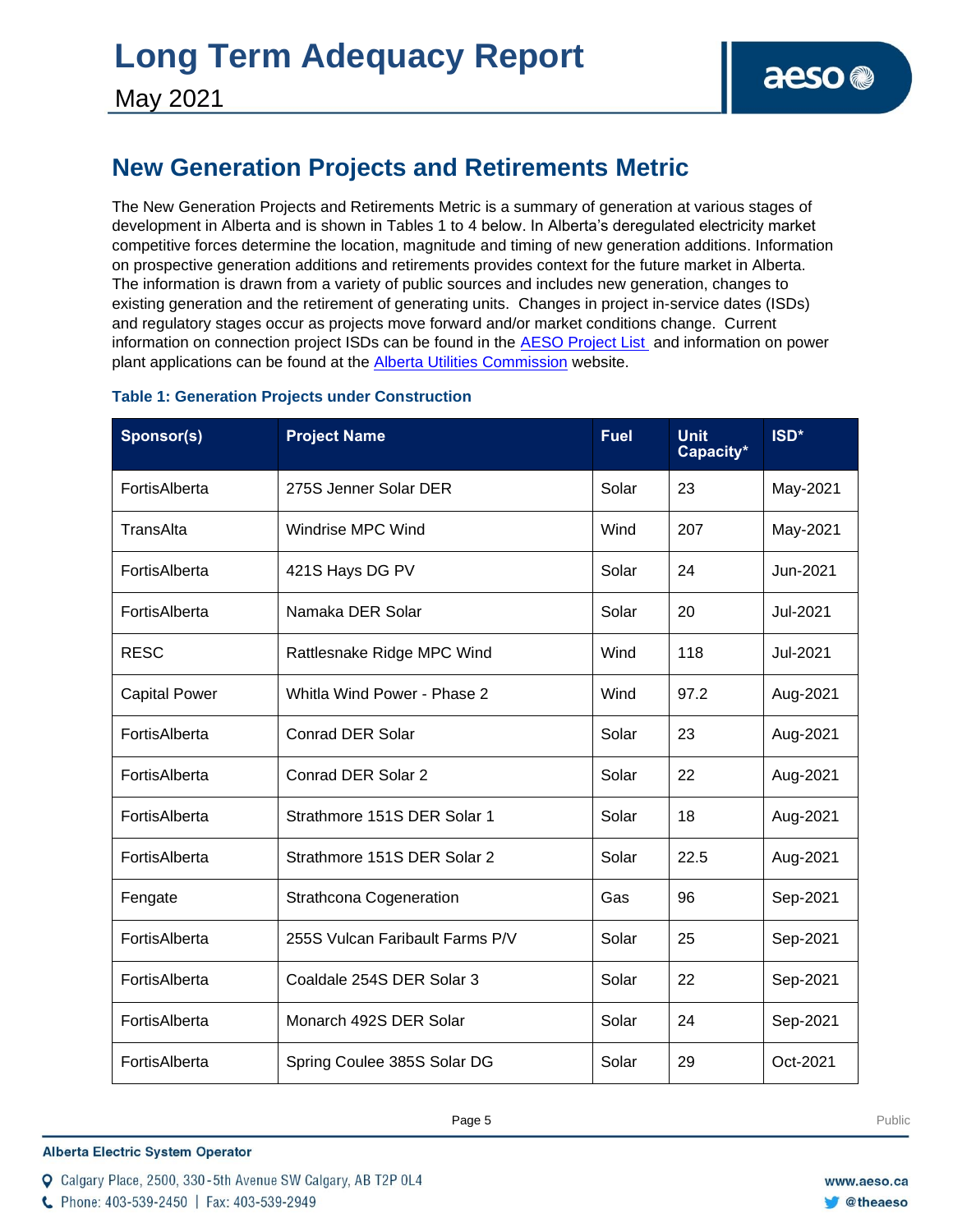| Suncor                 | Forty Mile Granlea WAGF             | Wind           | 200   | Nov-2021 |
|------------------------|-------------------------------------|----------------|-------|----------|
| FortisAlberta          | <b>Buffalo Atlee Cluster 1 WAGF</b> | Wind           | 18    | Dec-2021 |
| FortisAlberta          | <b>Buffalo Atlee Cluster 3 WAGF</b> | Wind           | 17    | Dec-2021 |
| FortisAlberta          | <b>Buffalo Atlee Cluster 2</b>      | Wind           | 14    | Dec-2021 |
| FortisAlberta          | Stavely 349S DER Solar              | Solar          | 8.5   | Feb-2022 |
| <b>Medicine Hat</b>    | CMH Unit 17 Gas                     | Gas            | 44    | Mar-2022 |
| <b>EDP Renewables</b>  | Sharp Hills Wind Farm               | Wind           | 300   | Apr-2022 |
| <b>Capital Power</b>   | Genesee 3 Change                    | Coal           | 6     | Apr-2022 |
| <b>ATCO</b>            | Ethel Lake 717S DER Wasteheat       | <b>Biomass</b> | 19    | Aug-2022 |
| <b>Joss Wind</b>       | Jenner WAGF                         | Wind           | 122   | Aug-2022 |
| <b>Joss Wind</b>       | Jenner WAGF - Phase 2               | Wind           | 180   | Aug-2022 |
| <b>Greengate Power</b> | <b>Wheatland WAGF</b>               | Wind           | 120   | Sep-2022 |
| Cascade                | <b>Combined Cycle Phase 1</b>       | Gas            | 450   | Sep-2022 |
| <b>Greengate Power</b> | <b>Stirling WAGF</b>                | Wind           | 115   | Nov-2022 |
| <b>EDF</b>             | <b>Cypress Wind</b>                 | Wind           | 201.6 | Nov-2022 |
| Greengate              | <b>Travers Solar</b>                | Solar          | 400   | Dec-2022 |
| Cascade                | Combined Cycle Phase 2              | Gas            | 450   | Dec-2022 |
| Greengate              | Travers Solar Phase 2               | Solar          | 65    | Dec-2022 |
| Suncor                 | <b>Base Plant Cogen</b>             | Gas            | 815   | Dec-2024 |
| Total (MW)             |                                     |                | 4,316 |          |

*\*Unit Capacity – Expected MW capacity; ISD – Estimated in-service date*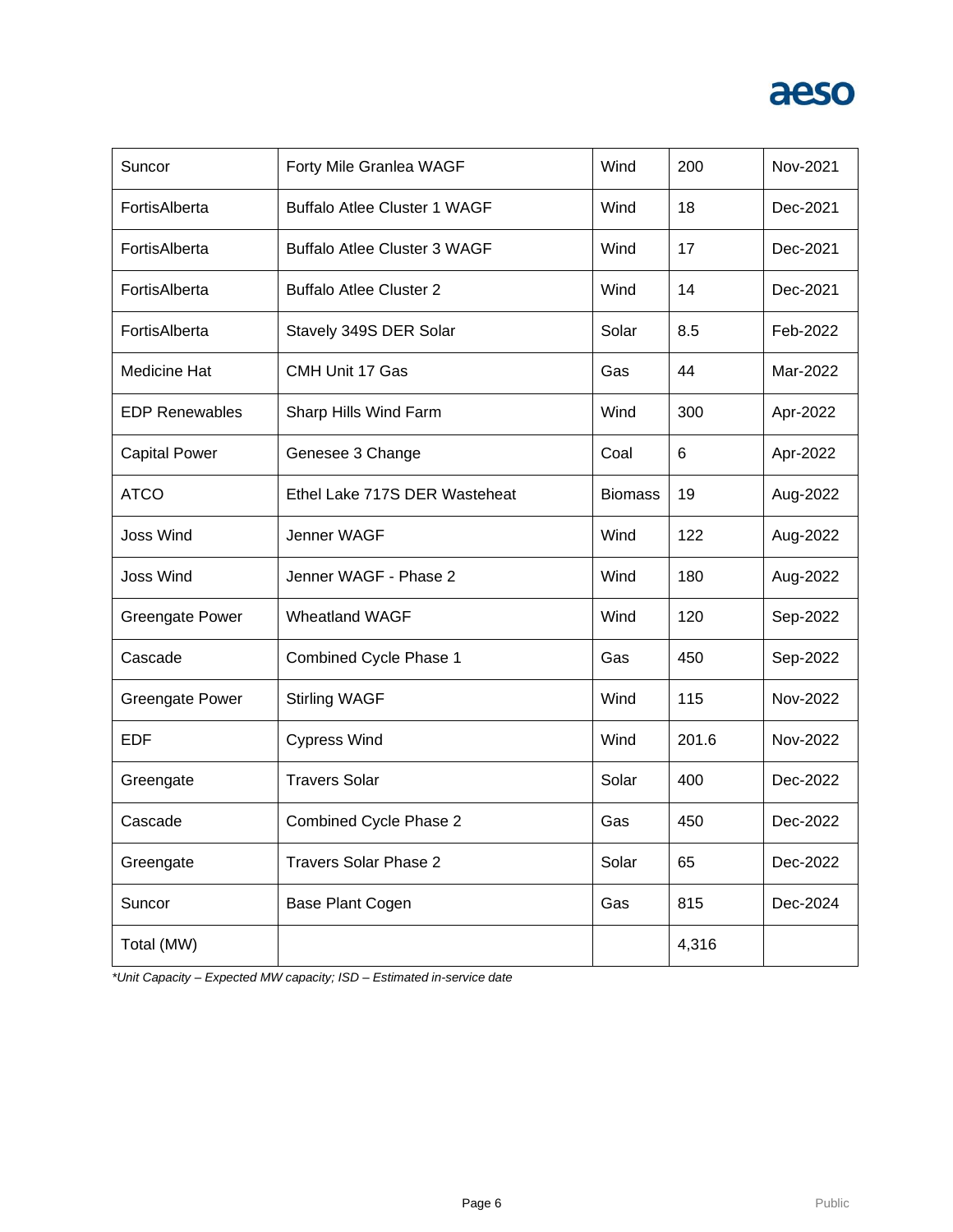| Sponsor(s)    | <b>Project Name</b>            | <b>Fuel</b> | <b>Unit</b><br><b>Capacity</b> | <b>ISD</b> |
|---------------|--------------------------------|-------------|--------------------------------|------------|
| FortisAlberta | 498S Tilley DG PV              | Solar       | 22                             | Apr-2021   |
| FortisAlberta | Buffalo Creek 526S DER Storage | Storage     | 20                             | Jun-2021   |
| Transalta     | Kaybob 3 Cogen                 | Gas         | 43                             | Jun-2021   |
| FortisAlberta | Vulcan 255S DER Solar          | Solar       | 15                             | Jun-2021   |
| <b>ATCO</b>   | Sarah Lake 743S DER Geothermal | Gas         | 21                             | Jun-2021   |
| <b>ATCO</b>   | Bullpound 803S DER Solar       | Solar       | 15                             | Jun-2021   |
| <b>EPC</b>    | Bonnybrook DER Cogen           | Gas         | 10.1                           | Sep-2021   |
| FortisAlberta | Jenner 275S DER                | Gas         | 23                             | Sep-2021   |
| Pembina       | <b>Empress Cogen</b>           | Gas         | 46                             | Oct-2021   |
| <b>ATCO</b>   | Michichi Creek 802S DER Solar  | Solar       | 13.5                           | Oct-2021   |
| Fortis        | Enchant 447S DER Solar         | Solar       | 23                             | Oct-2021   |
| Fortis        | Enchant 447S DER Solar 2       | Solar       | 18                             | Oct-2021   |
| Fortis        | Enchant 447S DER Solar 3       | Solar       | 10                             | Oct-2021   |
| Fortis        | Enchant 447S DER Solar 4       | Solar       | 24                             | Oct-2021   |
| <b>ATCO</b>   | Three Hills 770S DER Solar 1   | Solar       | 25                             | Oct-2021   |
| <b>ATCO</b>   | Michichi Creek 802S DER Solar  | Solar       | 25                             | Oct-2021   |
| <b>ATCO</b>   | Michichi DER Solar             | Solar       | 75                             | Nov-2021   |
| FortisAlberta | Empress 394S DER Solar 1       | Solar       | 22.5                           | Nov-2021   |
| FortisAlberta | Empress 394S DER Solar 2       | Solar       | 16                             | Nov-2021   |
| FortisAlberta | Brooks 121S DER Solar 1        | Solar       | 14                             | Nov-2021   |
| FortisAlberta | Brooks 121S DER Solar 2        | Solar       | 12.5                           | Nov-2021   |

### **Table 2: Generation Projects with Regulatory Approval**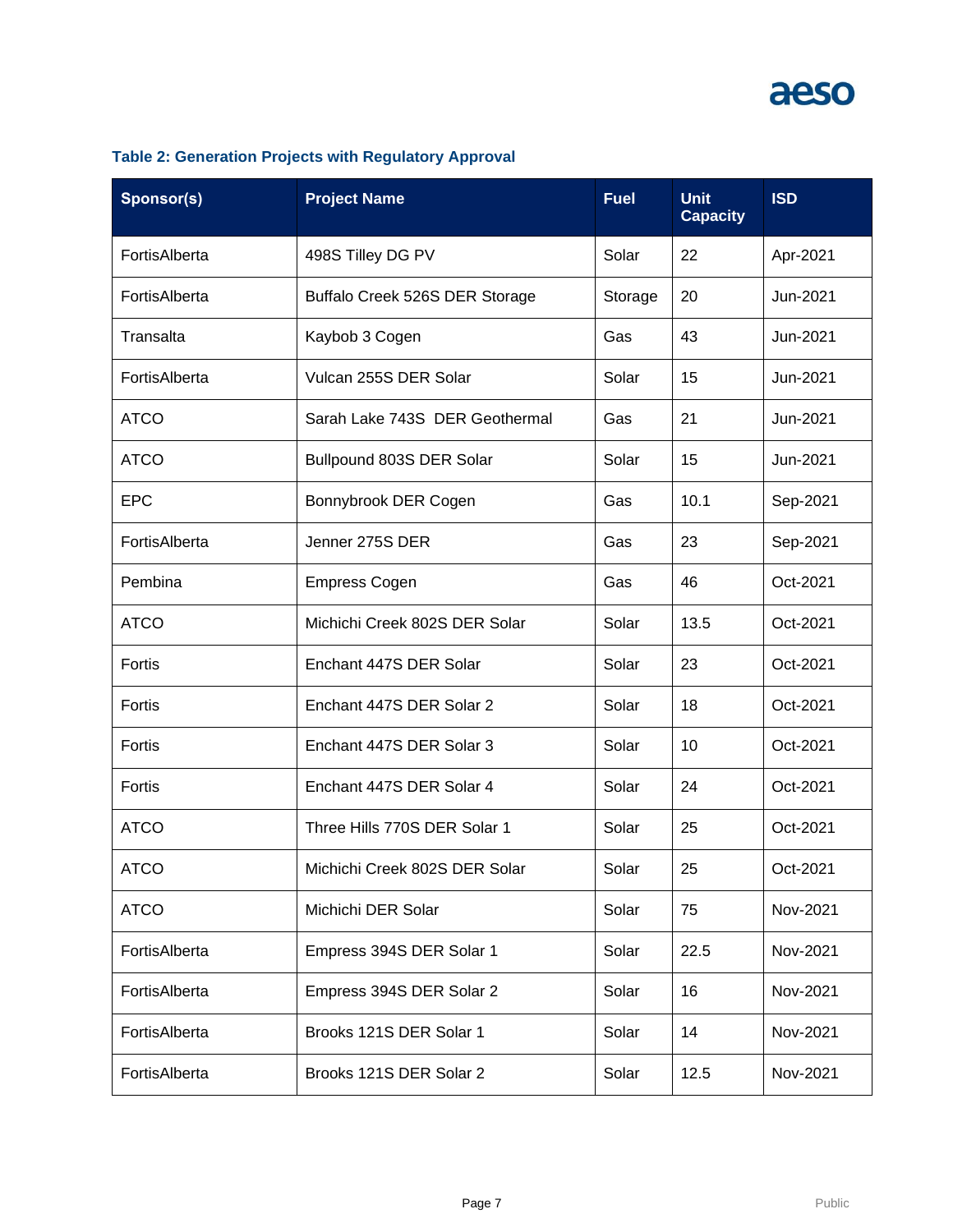| <b>EPCOR</b>                  | WSI DG Solar                     | Solar   | 12  | Mar-2022 |
|-------------------------------|----------------------------------|---------|-----|----------|
| <b>Turning Point Gen</b>      | Canyon Creek PHES Storage        | Storage | 75  | Apr-2022 |
| FortisAlberta                 | Fieldgate 824S DER Gas           | Solar   | 5   | Apr-2022 |
| FortisAlberta                 | Chappice Lake 649S DER Solar     | Solar   | 15  | Apr-2022 |
| <b>BowArk Energy</b>          | Drywood Gas Generator            | Gas     | 38  | Jun-2022 |
| TransAlta                     | Garden Plain Wind                | Wind    | 131 | Jul-2022 |
| <b>ATCO Power</b>             | Poplar Hill Gas                  | Gas     | 32  | Jul-2022 |
| <b>ATCO</b>                   | <b>Valleyview Gas</b>            | Gas     | 32  | Jul-2022 |
| <b>CNRL</b>                   | Primrose East 641S Gas           | Gas     | 32  | Aug-2022 |
| Naturener                     | Wild Rose 1 Wind Farm            | Wind    | 192 | Aug-2022 |
| Naturener                     | Wild Rose 2 Wind Farm            | Wind    | 218 | Aug-2022 |
| Suncor                        | Forty Mile Maleb WAGF            | Wind    | 200 | Sep-2022 |
| <b>BowArk Energy</b>          | Lanfine North Wind WAGF          | Wind    | 145 | Sep-2022 |
| Enel                          | <b>Grizzly Bear Wind</b>         | Wind    | 120 | Oct-2022 |
| <b>RESC</b>                   | McLaughlin WAGF                  | Wind    | 47  | Nov-2022 |
| <b>BER Hand Hills Wind LP</b> | <b>MPC Wind</b>                  | Wind    | 200 | Jan-2023 |
| Invenery                      | <b>Schuler Wind</b>              | Wind    | 150 | Mar-2023 |
| <b>Greengate Power</b>        | Paintearth Wind Farm             | Wind    | 150 | Apr-2023 |
| Enbridge                      | <b>WhiteTail Peaking Station</b> | Gas     | 200 | May-2023 |
| Potentia Renewables           | Stirling WAGF Phase 2            | Wind    | 39  | Jul-2023 |
| <b>Capital Power</b>          | Genesee 1 Repower GT             | Gas     | 430 | Oct-2023 |
| <b>Maxim Power</b>            | Deerland Peaking Station         | Gas     | 186 | Dec-2023 |
| TransAlta                     | Sundance Unit 5 Gas              | Gas     | 795 | Dec-2023 |
| <b>Capital Power</b>          | Genesee 1 Repower ST             | Gas     | 286 | Dec-2023 |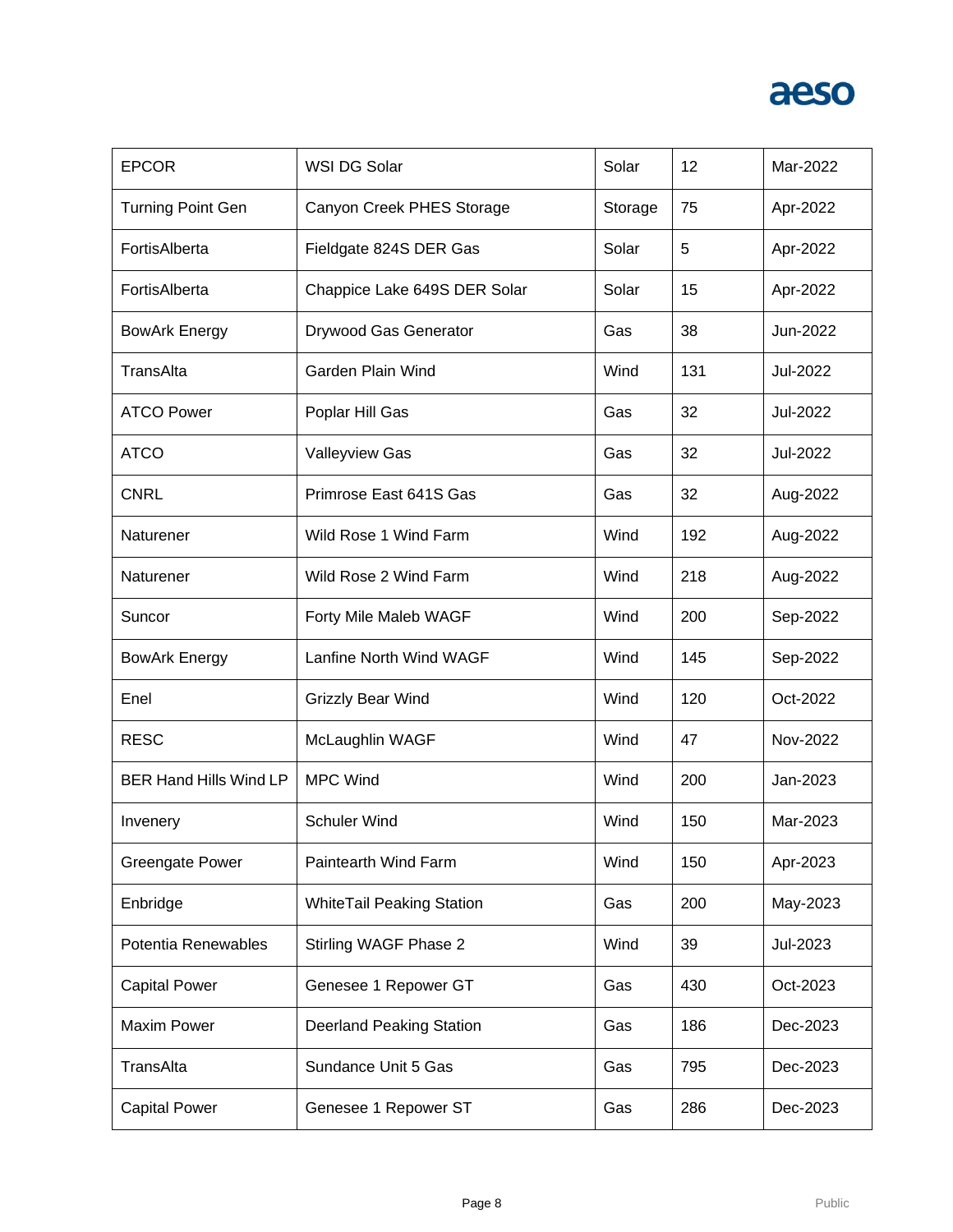

| <b>Capital Power</b>       | Genesee 2 Repower GT                | Gas   | 430   | Oct-2024   |
|----------------------------|-------------------------------------|-------|-------|------------|
| <b>Capital Power</b>       | Genesee 2 Repower ST                | Gas   | 286   | Dec-2024   |
| <b>Grand Prairie</b>       | <b>Grand Prairie MPC Gas</b>        | Gas   | 360   | <b>TBD</b> |
| Sunset Solar Inc.          | <b>Sunset Solar</b>                 | Solar | 60    | <b>TBD</b> |
| <b>Barlow Solar Park</b>   | <b>Barlow Solar Park</b>            | Solar | 27    | <b>TBD</b> |
| <b>Oyen Solar Partners</b> | <b>Oyen Community Solar Project</b> | Solar | 15    | <b>TBD</b> |
| PetroChina                 | MacKay-Phase 1                      | Gas   | 85    | <b>TBD</b> |
| Syncrude                   | Mildred Lake (Base Plant)-Phase 1   | Gas   | 85    | <b>TBD</b> |
| Kineticor                  | Peace River Power Generator         | Gas   | 98    | <b>TBD</b> |
| Sequoia Energy             | Schuler WAGF (MPC)                  | Wind  | 100   | <b>TBD</b> |
| Heartland                  | <b>Rainbow Lake Gas</b>             | Gas   | 45    | <b>TBD</b> |
| Suncor                     | Hand Hills Wind Energy Project      | Wind  | 80    | <b>TBD</b> |
| <b>ENMAX</b>               | Zephyr Wind Farm                    | Wind  | 200   | <b>TBD</b> |
| <b>Imperial Oil</b>        | Kearl - Phase 2                     | Gas   | 100   | <b>TBD</b> |
| <b>Imperial Oil</b>        | Kearl - Phase 3                     | Gas   | 35    | <b>TBD</b> |
| Pattern Development        | Lanfine South Wind                  | Wind  | 140   | <b>TBD</b> |
| Old Elm Wind               | Old Elm Wind                        | Wind  | 60    | <b>TBD</b> |
| Total (MW)                 |                                     |       | 6,430 |            |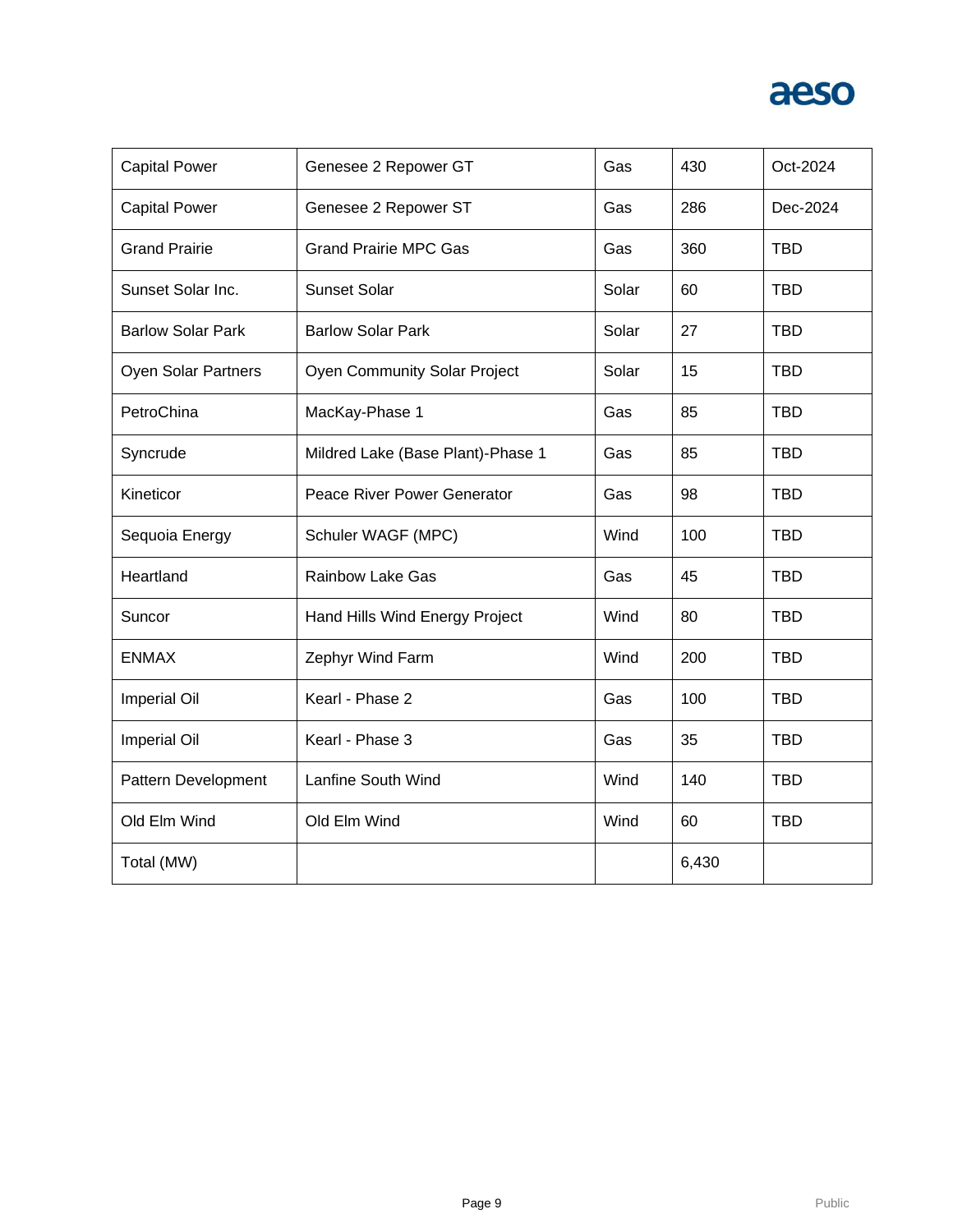### **Table 3: Generation Projects that have been Announced, Applied for AESO Connection, and/or Applied for Regulatory Approval**

| Sponsor(s)                 | <b>Project Name</b>                     | <b>Fuel</b> | <b>Unit</b><br><b>Capacity</b> | <b>ISD</b>   |
|----------------------------|-----------------------------------------|-------------|--------------------------------|--------------|
| <b>ATCO</b>                | Fieldgate 824S DER Gas                  | Gas         | 16                             | Jun-2021 (A) |
| <b>Capital Power</b>       | Whitla Wind Phase 3                     | Wind        | 54                             | Aug-2021 (A) |
| FortisAlberta              | High River 65S DER Gas                  | Gas         | 13                             | Aug-2021 (A) |
| <b>RESC</b>                | Enterprise MPC Solar                    | Solar       | 100                            | Aug-2021 (A) |
| FortisAlberta              | Bassano 435S DER Solar                  | Solar       | 11                             | Sep-2021 (A) |
| <b>ATCO</b>                | Elmworth 731S DER Gas                   | Gas         | 9                              | Sep-2021 (A) |
| <b>ATCO</b>                | Bridge Creek 798S DER Gas               | Gas         | 13                             | Oct-2021 (A) |
| <b>Milner Power</b>        | Milner 1 & 2 Gas                        | Gas         | 124                            | Oct-2021 (A) |
| FortisAlberta              | Gleichen DG Solar                       | Solar       | 17                             | Oct-2021 (A) |
| <b>ATCO</b>                | Vilna 777S DER Solar                    | Solar       | 5                              | Oct-2021 (A) |
| FortisAlberta              | High River 65S DER Gas                  | Gas         | 16.5                           | Nov-2021 (A) |
| FortisAlberta              | Cutting Lake 227S DER Gas               | Gas         | 12                             | Nov-2021 (A) |
| <b>ATCO</b>                | Mercer Hill 728S DER Battery            | Storage     | 20                             | Dec-2021 (A) |
| <b>ENMAX</b>               | FMC DER Cogen                           | Gas         | $\overline{7}$                 | Dec-2021 (A) |
| Solar Krafte               | Vauxhall                                | Solar       | 150                            | Dec-2021 (A) |
| <b>BluEarth Renewables</b> | <b>Wheatcrest MPC Solar</b>             | Solar       | 60                             | Mar-2022 (A) |
| <b>ATCO</b>                | Oyen 767S DER Solar                     | Solar       | 15                             | Apr-2022 (A) |
| FortisAlberta              | Castle Meridian DER Wind                | Wind        | 22                             | May-2022 (A) |
| <b>ATCO</b>                | Updike 886S DER Gas                     | Gas         | 33                             | May-2022 (A) |
| <b>ATCO</b>                | Ksituan River 754S DER Gas              | Gas         | 66                             | May-2022 (A) |
| Fortis                     | <b>Buffalo Atlee Cluster 4 DER Wind</b> | Wind        | 10                             | May-2022 (A) |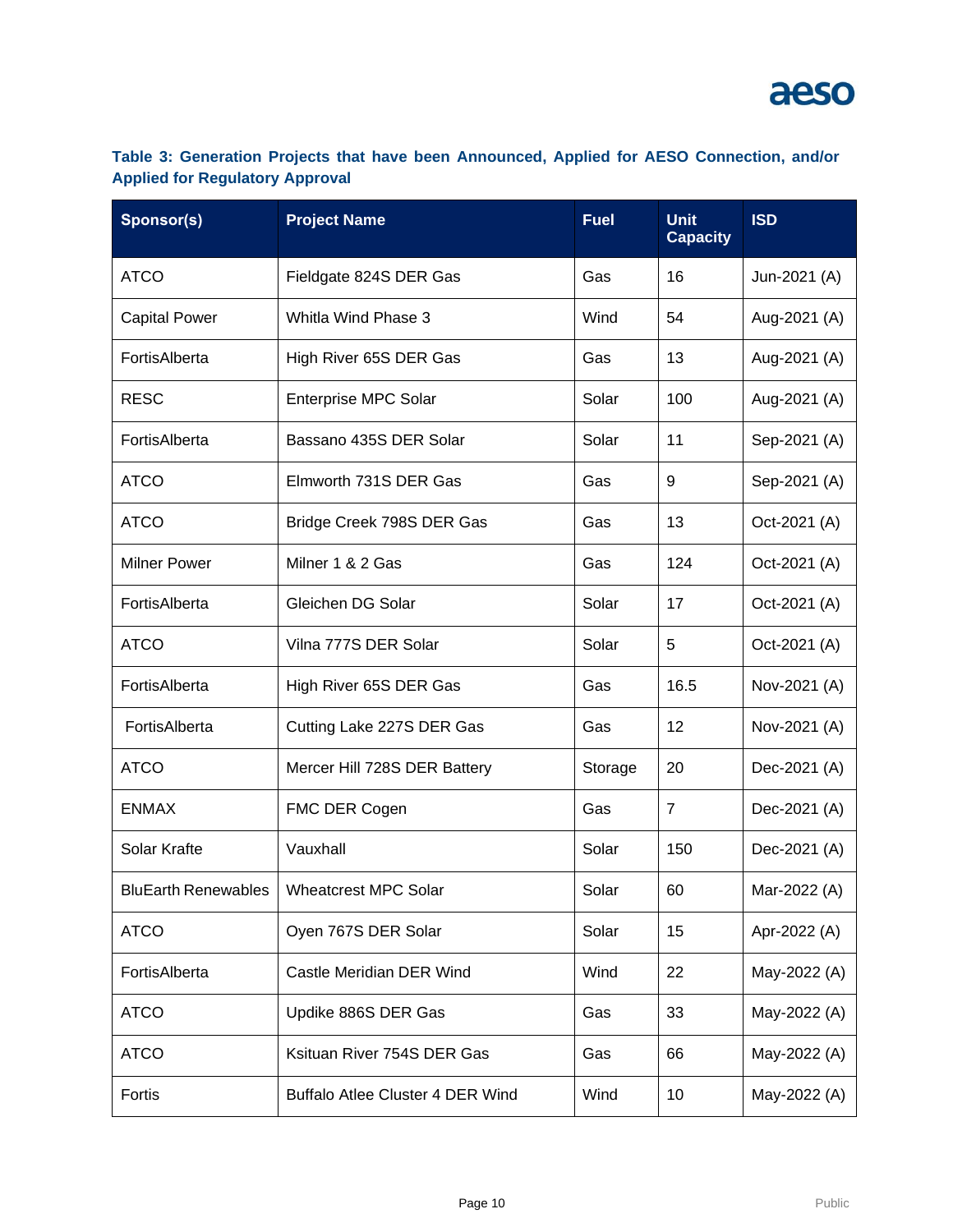| <b>RESC</b>      | Forty Mile MPC Wind                              | Wind           | 400  | Jun-2022 (A) |
|------------------|--------------------------------------------------|----------------|------|--------------|
| Solar Krafte     | <b>Brooks</b>                                    | Solar          | 400  | Jun-2022 (A) |
| Fortis           | High River 65S DER Gas                           | Gas            | 5    | Aug-2022 (A) |
| Fortis           | High River 65S DER Gas 2                         | Gas            | 5    | Aug-2022 (A) |
| <b>Joss Wind</b> | Jenner Wind Phase 3                              | Wind           | 106  | Aug-2022 (A) |
| <b>RESC</b>      | Hilda MPC Wind                                   | Wind           | 100  | Aug-2022 (A) |
| <b>ENGIE</b>     | <b>Buffalo Trail North MPC Wind</b>              | Wind           | 200  | Sep-2022 (A) |
| <b>TCE</b>       | Saddlebrook Solar Storage                        | Solar          | 118  | Sep-2022 (A) |
| E.ON             | <b>Grizzly Bear Wind Phase 2</b>                 | Wind           | 30   | Oct-2022 (A) |
| <b>EDF</b>       | <b>Bull Trail Wind</b>                           | Wind           | 300  | Oct-2022 (A) |
| <b>ATCO</b>      | Youngstown 772S DER Solar                        | Solar          | 6    | Oct-2022 (A) |
| FortisAlberta    | East Crossfield 64S DER Wasteheat                | <b>Biomass</b> | 10   | Nov-2022 (A) |
| FortisAlberta    | Taber 83S DER Solar 1                            | Solar          | 19   | Nov-2022 (A) |
| FortisAlberta    | Taber 83S DER Solar 2                            | Solar          | 16   | Nov-2022 (A) |
| FortisAlberta    | Taber 83S DER Solar 3                            | Solar          | 16   | Nov-2022 (A) |
| FortisAlberta    | Taber 83S DER Solar 4                            | Solar          | 14   | Nov-2022 (A) |
| <b>MECL</b>      | Kirkcaldy MPC Solar                              | Solar          | 350  | Nov-2022 (A) |
| <b>EDF</b>       | Cypress 2 Wind                                   | Wind           | 50   | Nov-2022 (A) |
| Pteragen         | Peace Butte Wind Farm                            | Wind           | 120  | Dec-2022 (A) |
| FortisAlberta    | Metiskow 648S DER Solar                          | Solar          | 22.5 | Dec-2022 (A) |
| FortisAlberta    | Killarney Lake 267S DER Solar/Battery<br>Storage | Solar          | 22.5 | Dec-2022 (A) |
| Sollair          | <b>MPC Solar</b>                                 | Solar          | 90   | Dec-2022 (A) |
| Greencells       | <b>Estuary Solar</b>                             | Solar          | 200  | Dec-2022 (A) |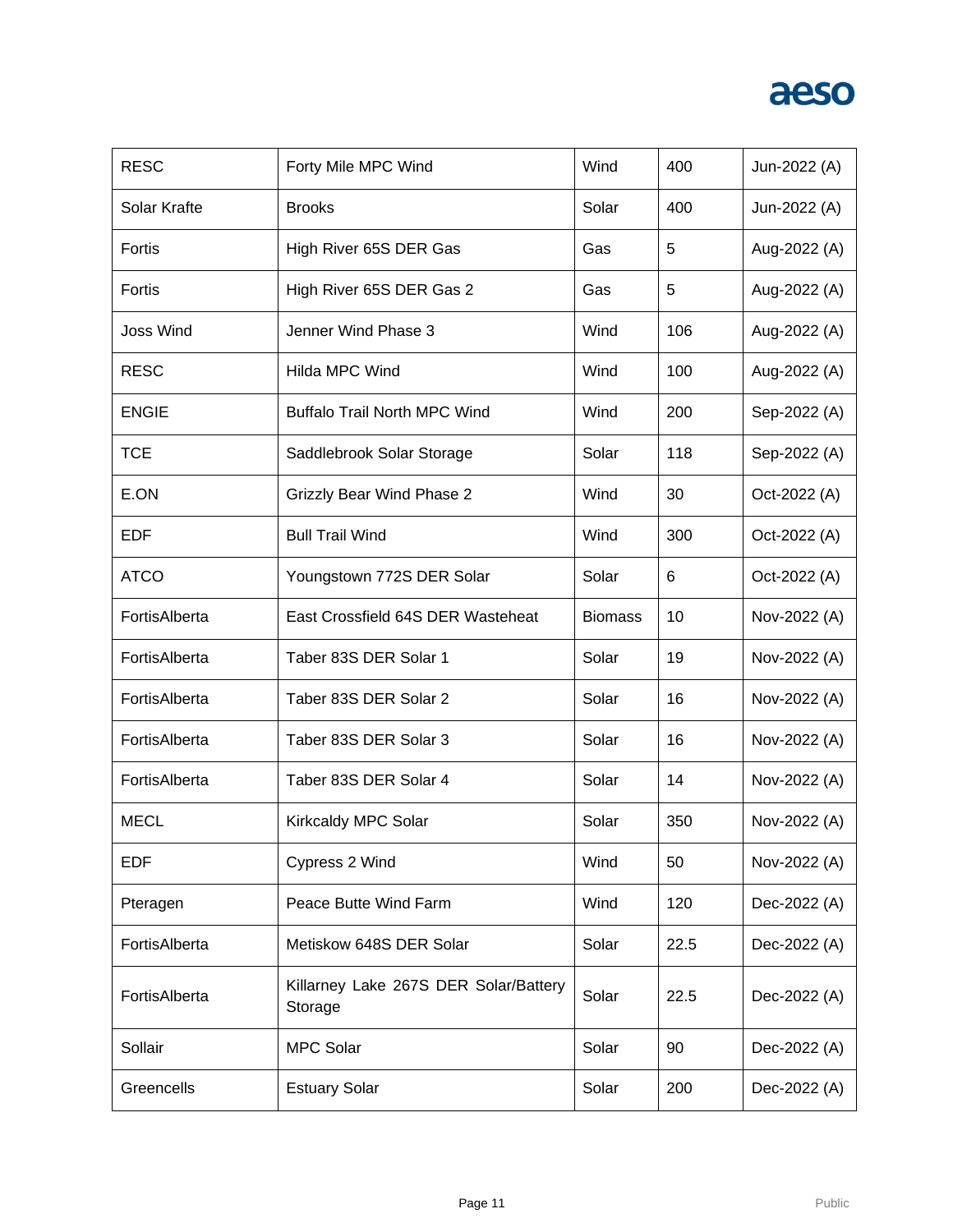| <b>ATCO</b>        | Anderson 801S DER Solar             | Solar   | 13   | Dec-2022 (A) |
|--------------------|-------------------------------------|---------|------|--------------|
| FortisAlberta      | Joffre 535S DER Solar               | Solar   | 25   | Dec-2022 (A) |
| FortisAlberta      | Joffre 535S DER Solar               | Solar   | 22   | Dec-2022 (A) |
| Greengate          | Lathom Solar                        | Solar   | 120  | Dec-2022 (A) |
| <b>RESC</b>        | Aurora MPC Solar                    | Solar   | 150  | Dec-2022 (A) |
| Enerfin            | <b>Winnifred MPC Wind</b>           | Wind    | 90   | Feb-2023 (A) |
| Nutrien            | Redwater Cogen                      | Gas     | 30   | Mar-2023 (A) |
| Pengrowth          | Cold Lake Area Energy Centre        | Gas     | 100  | Apr-2023 (A) |
| FortisAlberta      | Burdett 368S DER Solar Battery      | Solar   | 17.5 | Apr-2023 (A) |
| Dunmore Solar Inc. | Dunmore Solar                       | Solar   | 216  | Apr-2023 (A) |
| <b>Buffalo</b>     | <b>Buffalo Plains MPC Wind</b>      | Wind    | 500  | Apr-2023 (A) |
| Pembina            | Duvernay Cogen                      | Gas     | 46   | Jun-2023 (A) |
| EER                | Foothills MPC Solar                 | Solar   | 150  | Jun-2023 (A) |
| <b>EDF</b>         | North Slope Solar                   | Solar   | 200  | Aug-2023 (A) |
| Georgetown         | <b>MPC Solar</b>                    | Solar   | 230  | Aug-2023 (A) |
| Sol                | <b>Aurora Solar Battery</b>         | Solar   | 200  | Sep-2023 (A) |
| Sol                | Aurora Solar Battery                | Storage | 100  | Sep-2023 (A) |
| Suncor             | Forty Mile Granlea Wind Phase 2     | Wind    | 250  | Nov-2023 (A) |
| <b>RESC</b>        | Oyen MPC Wind                       | Wind    | 250  | Dec-2023 (A) |
| Greengate          | Jurassic MPC Solar Battery          | Solar   | 530  | Dec-2023 (A) |
| Greengate          | Jurassic MPC Solar Battery          | Storage | 530  | Dec-2023 (A) |
| NextEra            | Red Deer Battery Energy Storage     | Storage | 40   | TBD (A)      |
| NextEra            | <b>Ghost Pine Battery ES System</b> | Storage | 30   | TBD (A)      |
| <b>Spirit Pine</b> | Lone Pine WAGF                      | Wind    | 173  | TBD(A)       |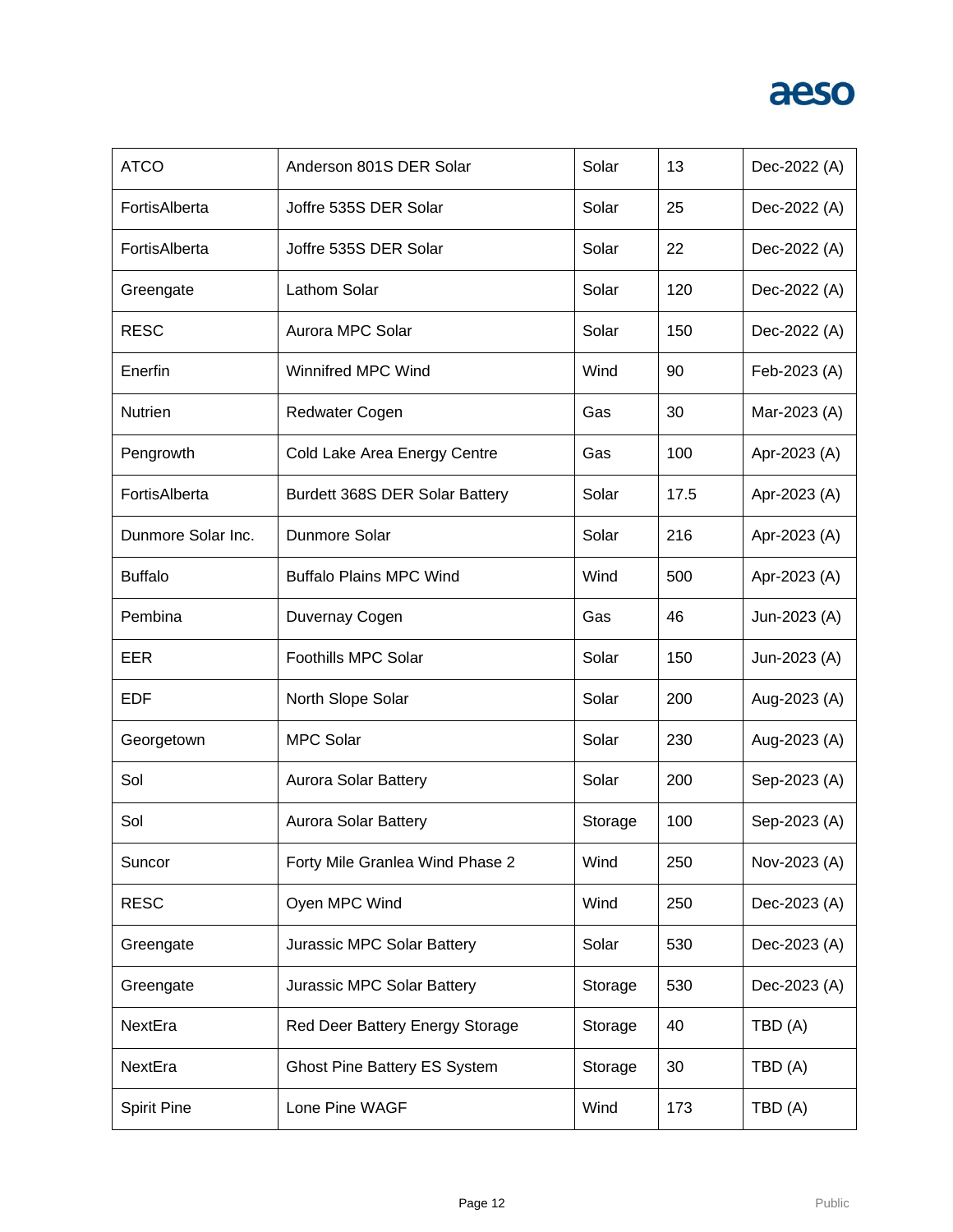| <b>HEP Capital</b>    | <b>Alderson Solar</b>     | Solar | 100 | TBD (A) |
|-----------------------|---------------------------|-------|-----|---------|
| NaturEner             | <b>Buffalo Trail WAGF</b> | Wind  | 100 | TBD (A) |
| NaturEner             | Ross Creek WAGF           | Wind  | 100 | TBD (A) |
| Enterprise            | <b>Prosperity WAGF</b>    | Wind  | 175 | TBD (A) |
| Northland             | <b>Buffalo Trail</b>      | Wind  | 100 | TBD (A) |
| <b>Joss Wind</b>      | Northern Lights           | Wind  | 400 | TBD (A) |
| Archer                | Piikani Solar             | Solar | 40  | TBD (A) |
| Altagas               | Glenridge Wind            | Wind  | 150 | TBD (A) |
| RealPart              | Calgary Area Solar        | Solar | 150 | TBD (A) |
| Solar Krafte          | Rainier                   | Solar | 450 | TBD (A) |
| <b>ATCO</b>           | Coronation 773S Solar DG  | Solar | 10  | TBD (A) |
| Soventix              | Forestburg Area Solar     | Solar | 40  | TBD (A) |
| Chiniki               | Chiniki Solar             | Solar | 40  | TBD (A) |
| E.ON                  | Four Rivers Wind          | Wind  | 450 | TBD (A) |
| <b>EDP Renewables</b> | <b>Blue Bridge Solar</b>  | Solar | 150 | TBD (A) |
| TransAlta             | <b>Tempest MPC Wind</b>   | Wind  | 115 | TBD (A) |
| Northland             | <b>Bow City MPC Solar</b> | Solar | 400 | TBD (A) |
| Quill                 | Rocky Mountain Gas        | Gas   | 295 | TBD (A) |
| <b>PBC</b>            | Paul Band Solar           | Solar | 45  | TBD (A) |
| <b>ATCO</b>           | Monitor 2 774S DER Solar  | Solar | 30  | TBD (A) |
| FortisAlberta         | Acheson 305S DER Solar    | Solar | 10  | TBD (A) |
| FortisAlberta         | Red Deer 63S DER Solar    | Solar | 20  | TBD (A) |
| Suncor                | Meadow Creek Cogen        | Gas   | 126 | TBD (A) |
| <b>ATCO</b>           | Monitor 1 774S DER Solar  | Solar | 10  | TBD (A) |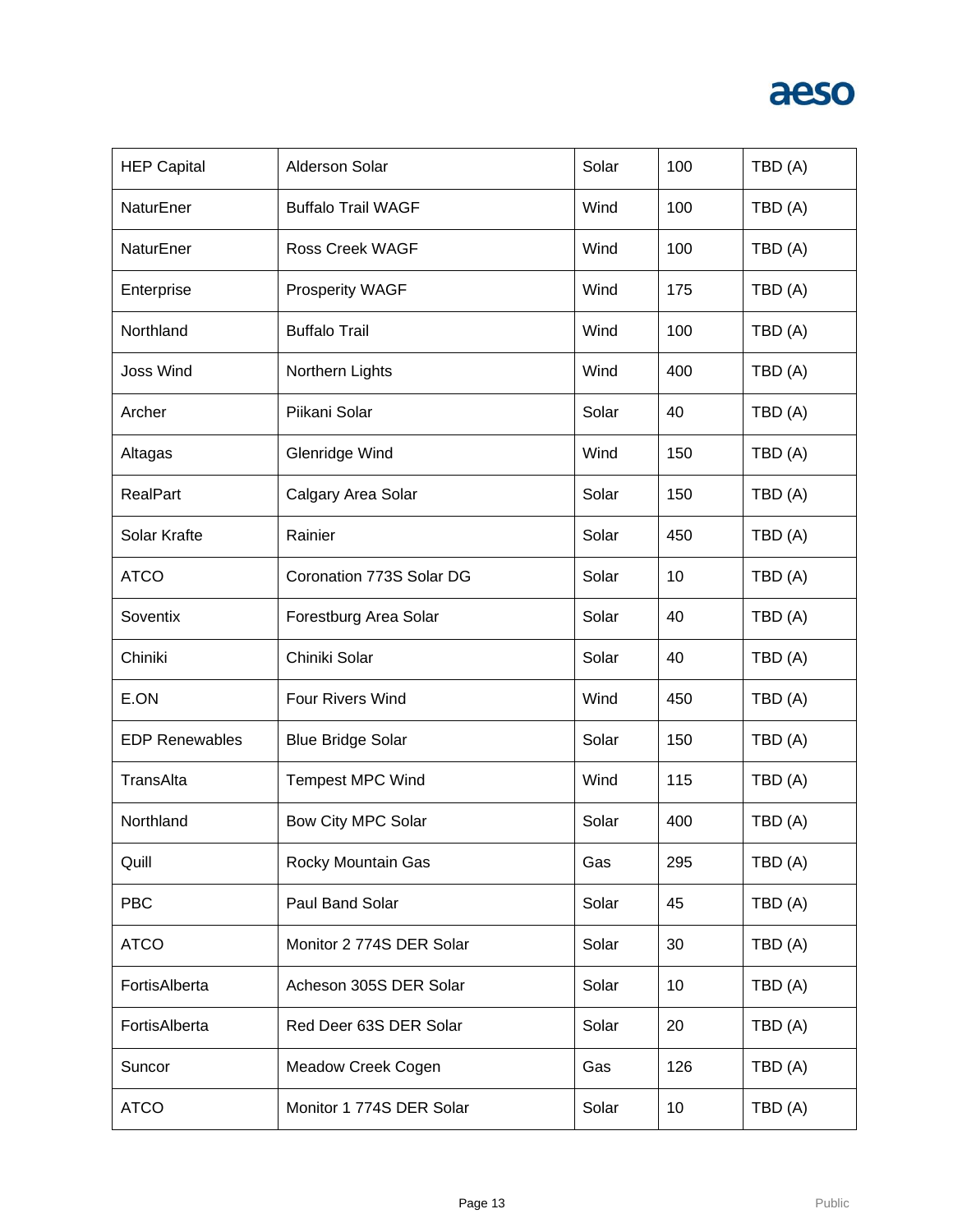

| <b>ENGIE</b>           | <b>Buffalo Trail MPC Wind</b> | Wind  | 400    | TBD (A) |
|------------------------|-------------------------------|-------|--------|---------|
| <b>ENGIE</b>           | Duchess Solar                 | Gas   | 90     | TBD (A) |
| <b>ATCO</b>            | Bridge Creek 798S DER Gas     | Gas   | 10     | TBD(A)  |
| Nose Hill              | <b>MPC Wind</b>               | Wind  | 120    | TBD (A) |
| <b>AHP Development</b> | Amisk Hydroelectric Project   | Hydro | 330    | TBD (C) |
| Total (MW)             |                               |       | 11,842 |         |

*\* - (P):Power Plant application filed with AUC, (A): AESO application in process, (C): Corporate announcement*

#### **Table 4: Generation Projects that have Announced to be Retired/Derated**

| Sponsor(s) | <b>Project Name</b> | <b>Fuel</b> | <b>Unit</b><br>Capacity* | <b>Date</b> | <b>Status</b> |
|------------|---------------------|-------------|--------------------------|-------------|---------------|
| TransAlta  | Sundance 4          | Coal/Gas    | 113                      | Jan 1, 2022 | Derated       |
| TransAlta  | Keephills 1         | Coal/Gas    | 70                       | Jan 1, 2022 | Derated       |

*\*MC values are announced derate values*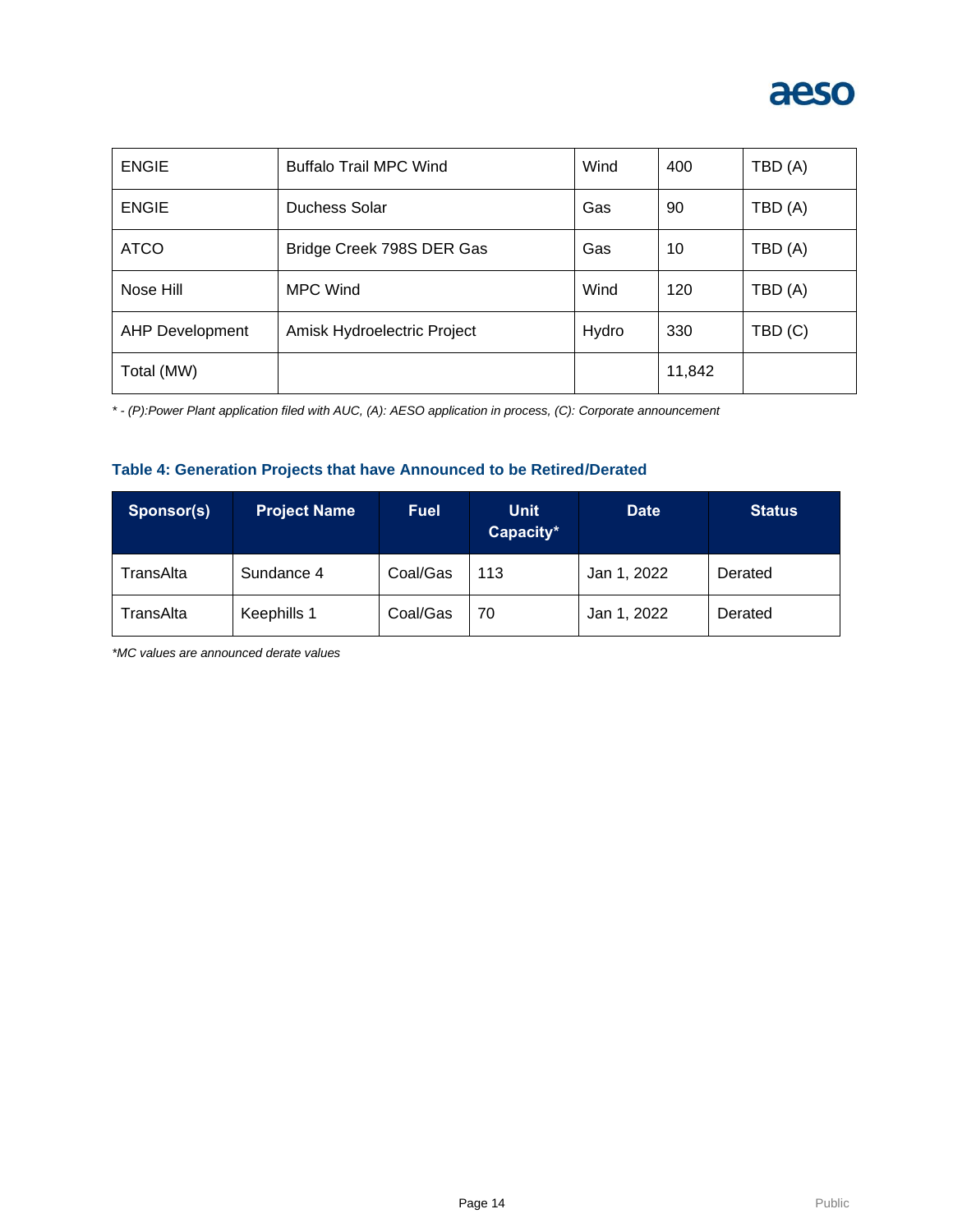# **Long Term Adequacy Report**

May 2021

### **Federal Coal Compliance Schedule**

In 2012, the federal government approved the *Reduction of Carbon Dioxide Emissions from Coal-fired Generation of Electricity Regulations*. The regulation requires that coal-fired generation units meet a GHG emissions intensity target once it reaches end of life. The AESO has adopted the federal compliance dates as retirement dates to evaluate metrics included in this report. The decision to retire a coal unit could also be impacted by several potential drivers, including the economics of plant operations, contractual agreements, and provincial and federal legislation. Announcements from the government will continue to be assessed as they are released.

### **Table 5: Federal Coal Compliance Schedule**

| Sponsor(s) | <b>Project Name</b>   | <b>Fuel</b> | <b>Unit Capacity</b> | In Service<br><b>Date</b> | <b>Federal Compliance</b><br>Date <sup>1</sup> |
|------------|-----------------------|-------------|----------------------|---------------------------|------------------------------------------------|
| Heartland  | <b>Battle River 4</b> | Coal        | 155                  | 1975                      | Dec-2025                                       |
| Total (MW) |                       |             | 155                  |                           |                                                |

<sup>1</sup> Federal Compliance Dates are based upon the applicable provisions of the Reduction of Carbon Dioxide Emissions from Coal-fired Generation of Electricity Regulations, as set forth in the Canada Gazette Vol. 146, No.19.

C Phone: 403-539-2450 | Fax: 403-539-2949

Q Calgary Place, 2500, 330-5th Avenue SW Calgary, AB T2P 0L4

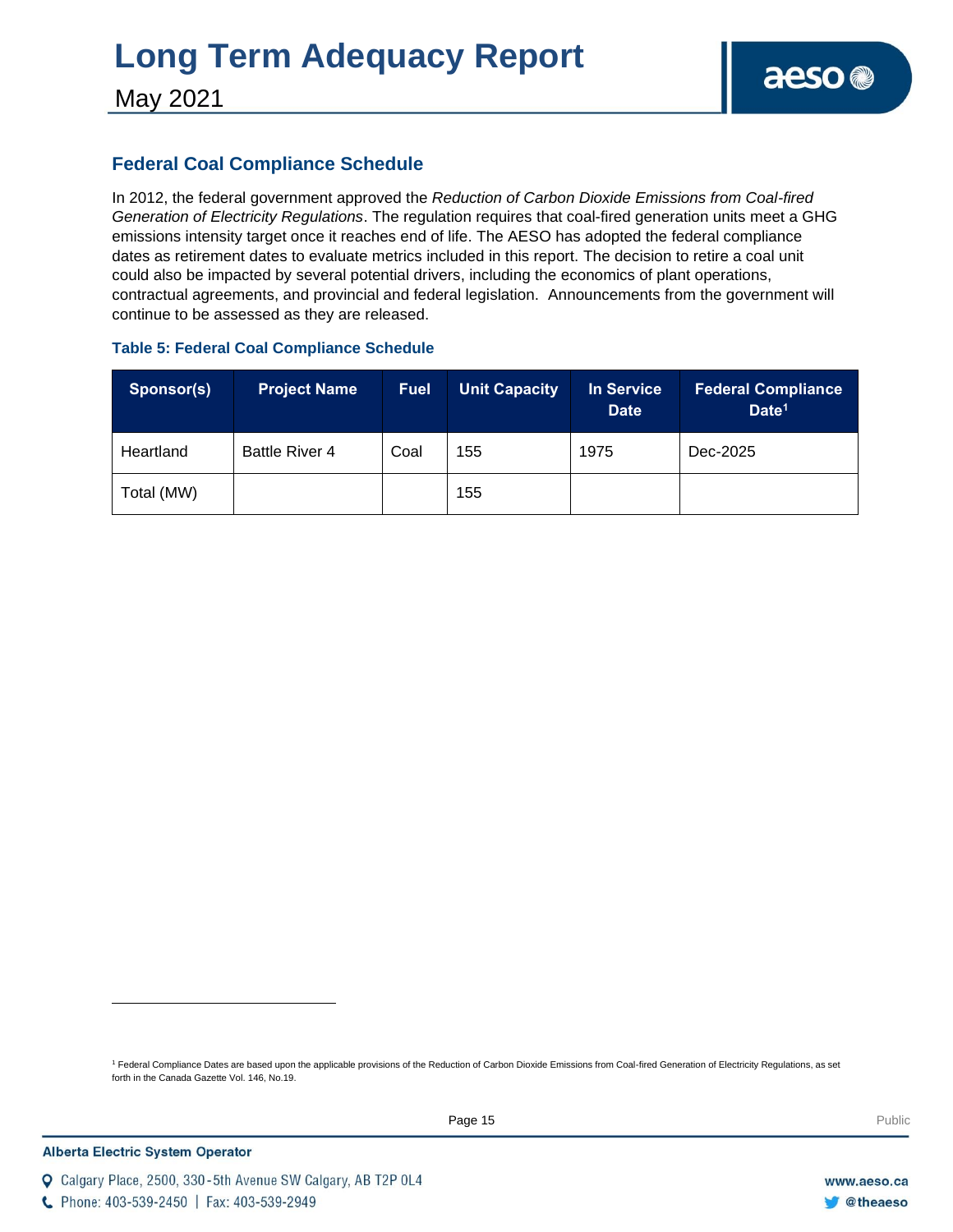# **Long Term Adequacy Report**

May 2021

### **Reserve Margin Metric**

The Reserve Margin Metric, shown in Figure 1, presents a comparison of generation supply and demand in Alberta. It is a calculation of the firm generation capacity at the time of system peak that is in excess of the system annual peak demand, expressed as a percentage of the system peak. Information on the annual peak demand within the reserve margin can be found on the AESO's [Forecasting](https://www.aeso.ca/grid/forecasting) web page. Firm generation is defined as installed and future generation capacity, adjusting for seasonal hydro capacity and behind-the-fence demand and generation, and excludes wind and solar capacity. Three forecast reserve margins are presented, each with different future supply additions. The supply additions correspond to the stage of the generation projects in the New Generation Projects and Retirements Metric. The metric is graphed with and without intertie capacity in one reserve margin since full import capability may not always be available at the time of system peak demand.



#### **Figure 1: Alberta Interconnected Electric System (AIES) Reserve Margin, 2011 – 2025**

**Enter Football Page 16** Public Public Public Public Public Public Public Public Public Public Public Public Public Public Public Public Public Public Public Public Public Public Public Public Public Public Public Public P

**Alberta Electric System Operator** 

C Phone: 403-539-2450 | Fax: 403-539-2949

Calgary Place, 2500, 330-5th Avenue SW Calgary, AB T2P 0L4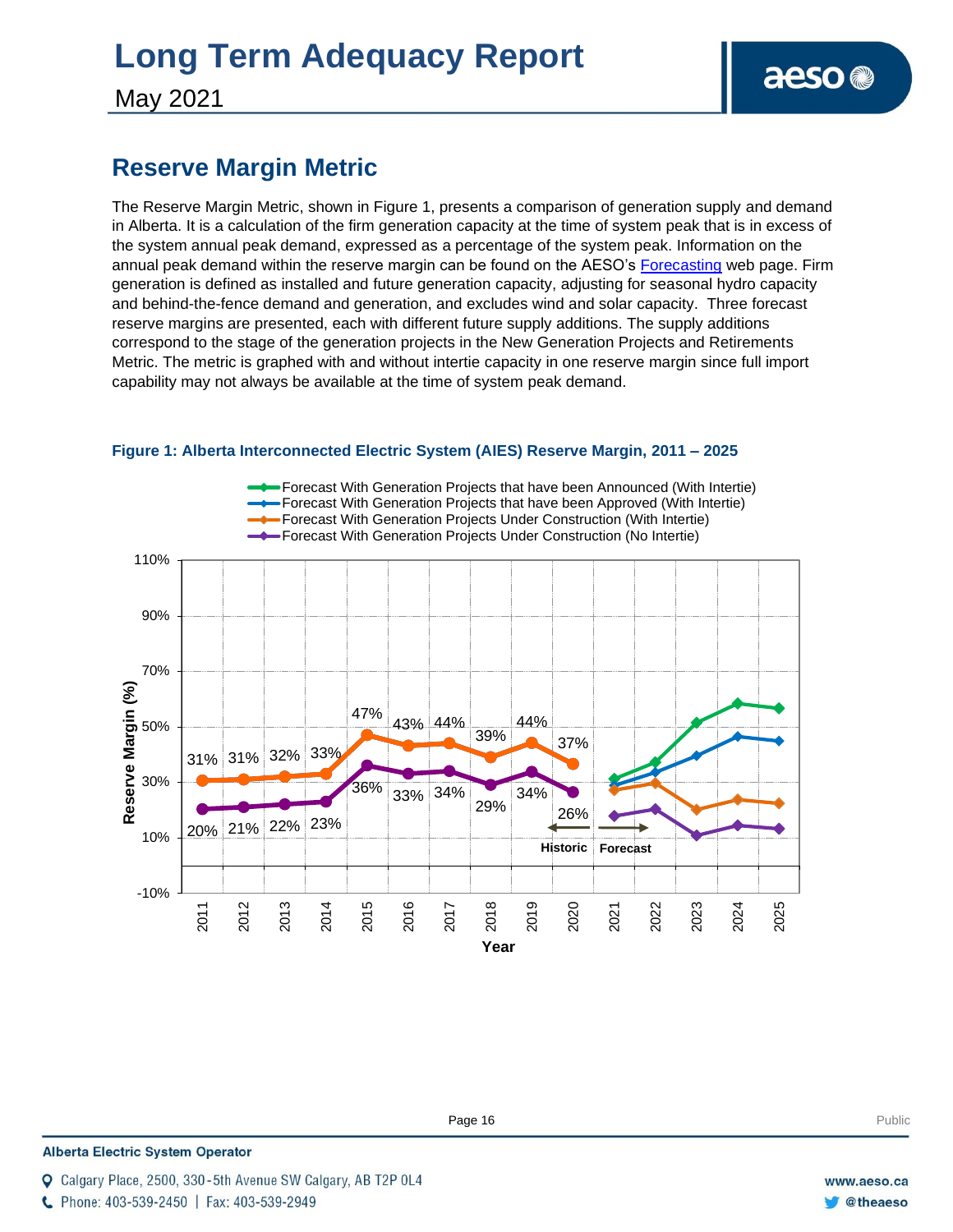

### **Supply Cushion Metric**

The Supply Cushion Metric provides visibility of the Alberta Interconnected Electric System's ability to meet peak demand daily. The supply cushion is the difference between the daily available firm supply minus daily peak demand. Only existing generation and generation under construction are used within the metric. The supply cushion refines the reserve margin calculation by using daily system peak rather than annual and incorporates planned outages. Figure 2 presents the estimated daily supply cushion for the next two years. Figure 3 presents daily peak demand and firm supply by fuel type, as well as interties, wind and solar which are not included in the supply cushion calculation due to the intermittent or uncertain nature of the supply. When the supply cushion is negative in Figure 2, there is an increased level of reliance on interties and wind, as indicated in Figure 3.



**Figure 2: Alberta Interconnected Electric System (AIES) Daily Supply Cushion, May 1, 2021 to April 30, 2023**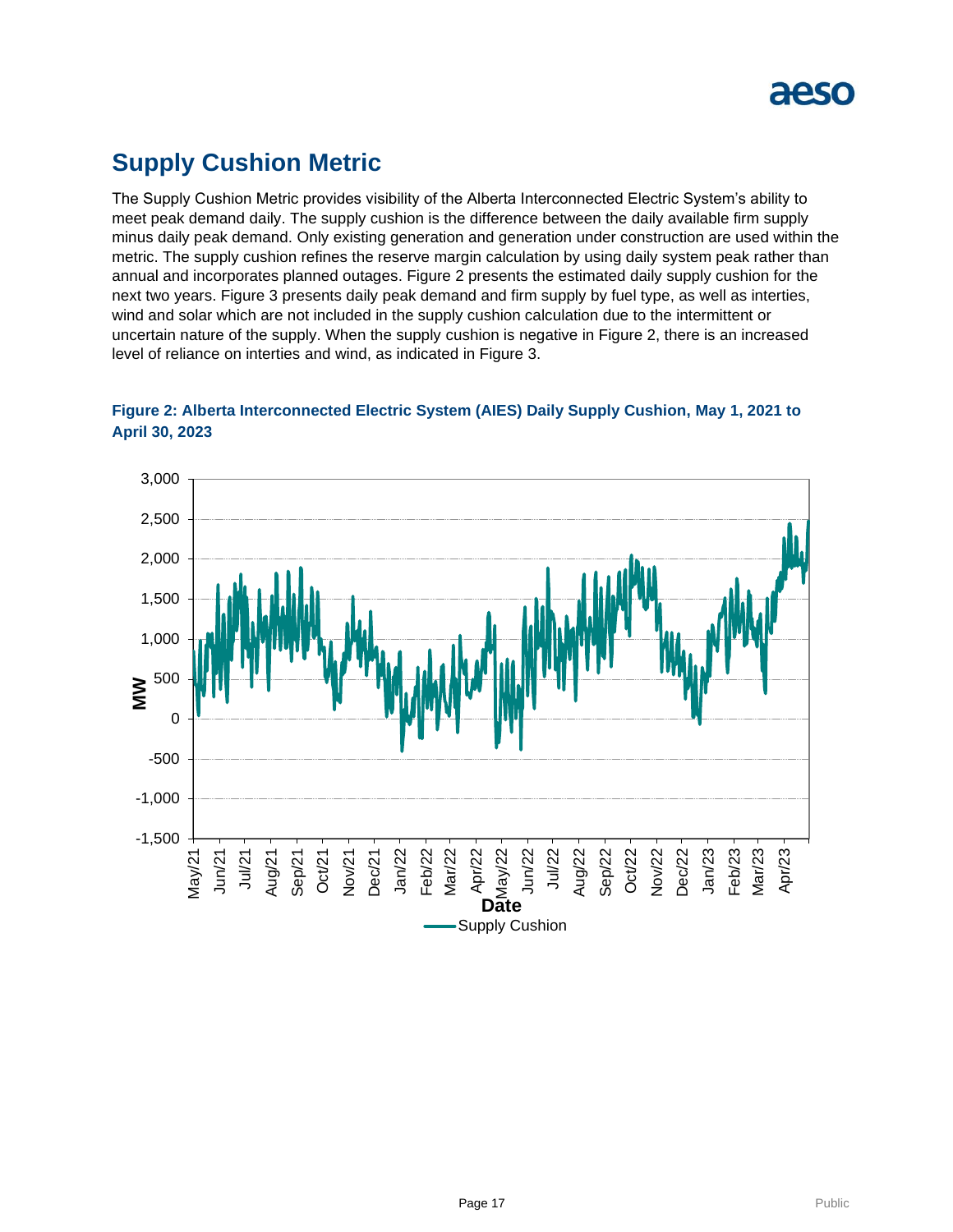

**Figure 3: Alberta Interconnected Electric System (AIES) Daily Peak Demand and Available Supply, May 1, 2021 to April 30, 2023**

Outage information as of Jan 24th, 2021